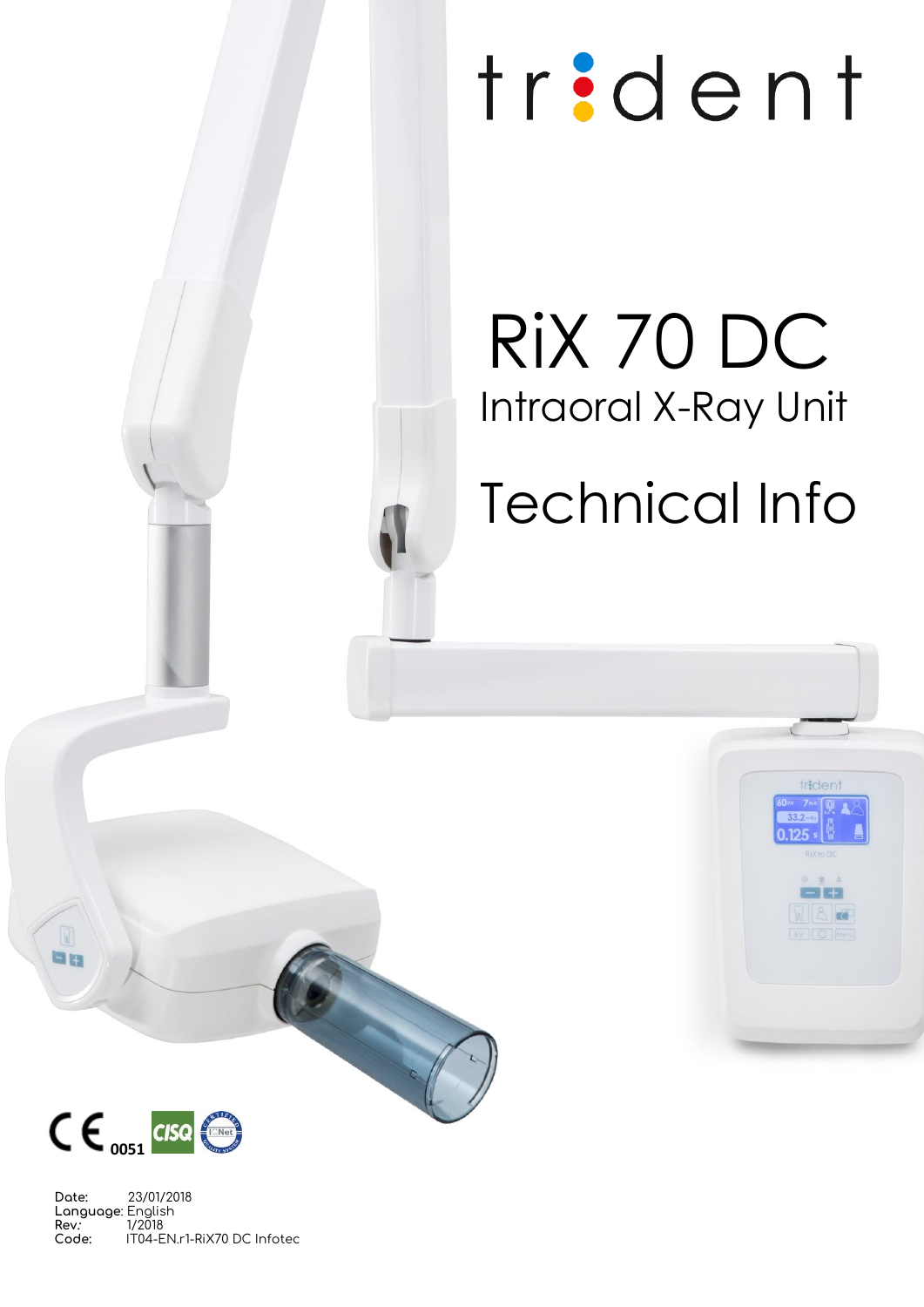## **DESCRIPTION AND INTENDED USE**

RiX70 DC manufactured by Trident S.r.l., is a high frequency intraoral X-Ray unit used to obtain radiographs of the oral cavity that allow dentists to see inside a tooth and beneath the gums to assess the health of the bone and supporting tissues that hold teeth in place.

Images obtained with RiX70 DC help dentists diagnose and treat common problems, such as cavities, gum disease and some types of infections. The use of RiX70 DC involves exposing a part of the mouth to a small dose of ionizing radiation.

RiX-70 DC with a high technological development allows getting HD images using normal films or digital images receptors (intraoral sensor and phosphor plates).

The unit is available in two versions, wall mounted and mobile.

- Cod. RXDC70-60 X-Ray unit with extension arm 60cm
- Cod. RXDC70-80 X-Ray unit with extension arm 80cm
- Cod. RXDC70-M mobile version

#### **Key Features**

Micro-process controller functions Exposure time from 0.01 to 2.0s Exposure parameters automatic selection Manually selection of exposure time, range from 0.01 to2.0s according to R'20. Anatomic digital selection between Child (small) and Adult (big) Use of three different image receptors: traditional film, intraoral sensor or phosphor plates.

Low dose setting using digital sensor

Remote control with 3 meter spiral telephone cable Optional remote timer (only for wall mount version)

### **GENERAL CHARACTERISTICS**

| Unit name                                      | RIX70 DC                                                      |
|------------------------------------------------|---------------------------------------------------------------|
| Manufacturer                                   | Trident Srl<br>Via Artigiani 4, Castenedolo, 25014 (BS) Italy |
| Classification according to Directive EC 93/42 | Medical Unit Class II b                                       |
| Applicable Standards                           | EN 60601-1:2005<br>EN 60601-1-2:2007<br>IEC 60601-2-65:2012   |
| CND Classification                             | Z1 103040101                                                  |
| <b>GMDN Nomenclature</b>                       | 42297                                                         |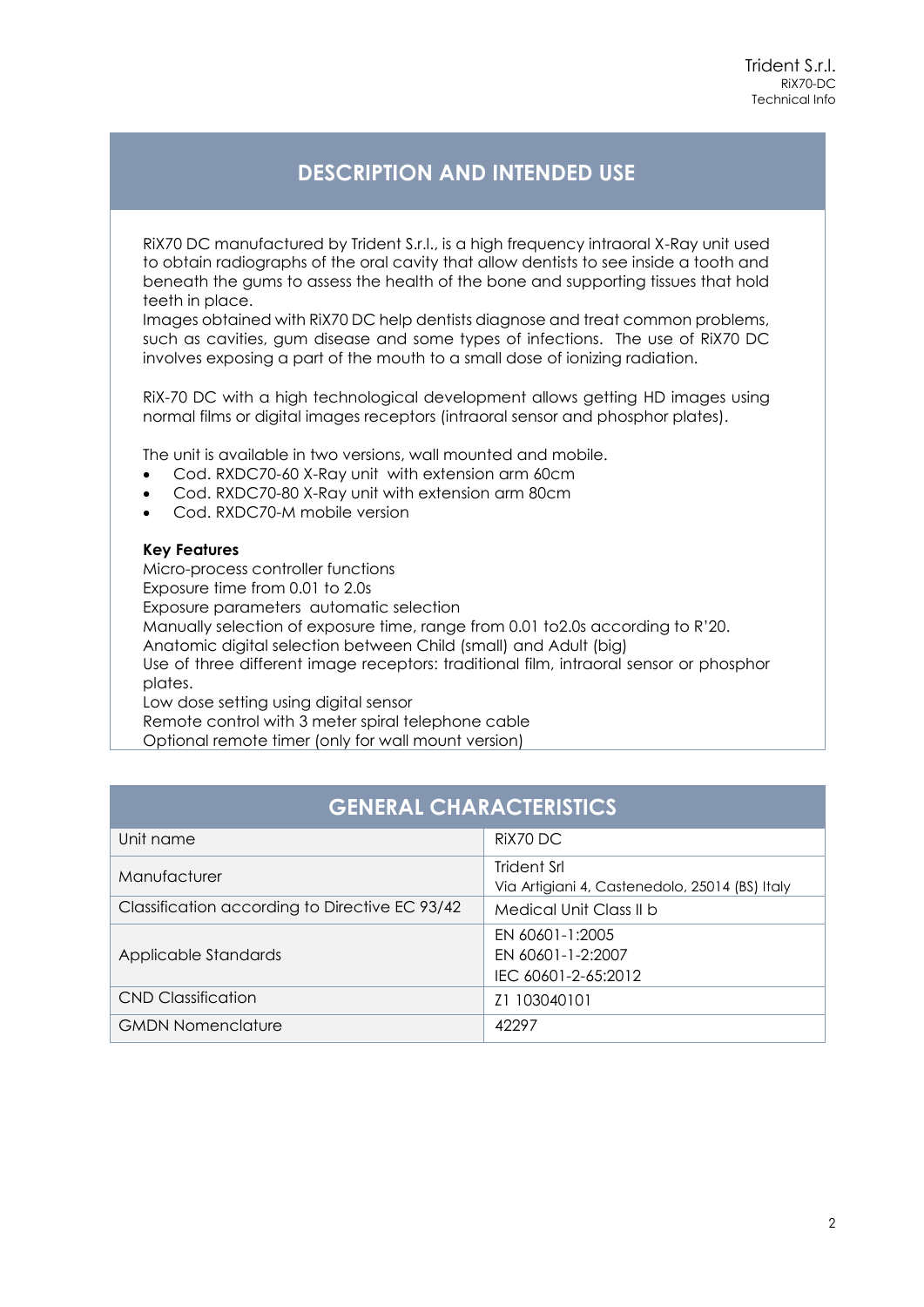| <b>SYSTEM SUPPLY</b>         |                            |  |
|------------------------------|----------------------------|--|
| Line Voltage                 | AC100-240V                 |  |
| Frequency                    | 50/60 Hz                   |  |
| Electric current             | 2.7 A @ 240V, 6.4 A @ 100V |  |
| <b>Max Power Consumption</b> | 640VA                      |  |
| Fuse                         | 3AT                        |  |

| <b>X-RAY GENERATOR</b>              |                                                                    |  |
|-------------------------------------|--------------------------------------------------------------------|--|
| Manufacturer                        | Trident S.r.l.<br>Via Artigiani 4<br>25014, Castenedolo (BS) Italy |  |
| Tube Voltage                        | 60 kVp $\pm$ 8 $\%$<br>65 kVp $\pm$ 8%<br>70 kVp ± 8%              |  |
| Anodic current                      | 7 mA± 10 %                                                         |  |
| Output radiation linearity          | < 0.2 according to IEC 60601-2-63                                  |  |
| Duty cycle                          | 1:30                                                               |  |
| Nominal power                       | 490 W (70 kVp - 7 mA)                                              |  |
| <b>Total filtration</b>             | 1.5 mm Al eq. @ 70 kVp                                             |  |
| Current transformer insulation      | Oil bath                                                           |  |
| Cooling                             | As per convection                                                  |  |
| Focal spot                          | 0.4 mm (IEC 60336)                                                 |  |
| Leakage radiation at 1 m            | $<$ 0,1 mGy/h                                                      |  |
| Max thermal capacity of monoblock   | 130 J                                                              |  |
| Distance focus to skin              | 20 cm                                                              |  |
| Beam diameter X Ray at 200 mm focus | 60 mm                                                              |  |
| Bean limiting device (additional)   | Rectangular 36 x45 mm                                              |  |
| Dose intensity accuracy             | $< 50\%$                                                           |  |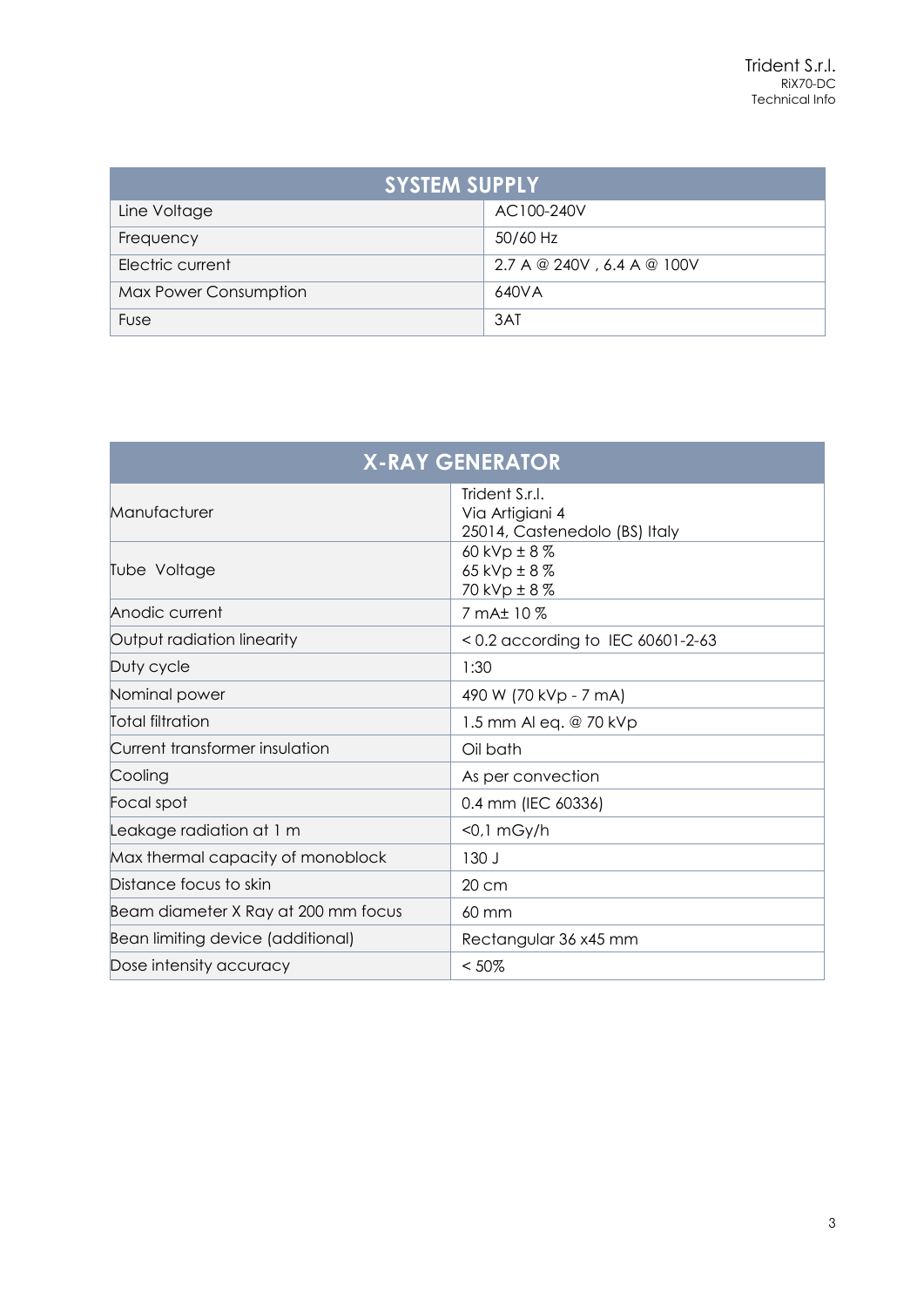| <b>X-RAY TUBE</b>                               |                    |                    |
|-------------------------------------------------|--------------------|--------------------|
| Manufacturer                                    | Toshiba(Japan)     | CEI (Italy)        |
| Model                                           | $D-045$            | OX70-4             |
| Inherent filtration                             | $\leq$ 1 mm Al eq. | $0.5$ mm Al eq.    |
| Target angle                                    | $20^{\circ}$       | $16^{\circ}$       |
| <b>Filament current</b>                         | Max. 3 A           | $1.5 - 2.1$ A      |
| Max filament current                            | 3V                 | $1.7 - 3.1$ V      |
| Anodic thermal capacity                         | 4.3 kJ             | 7 kJ               |
| Max anodic dissipation                          | 100 W              | 110W               |
| X RAY beam covering at 200 mm from the<br>focus | $\geq \phi$ 70 mm  |                    |
| Focal spot                                      |                    | 0.4 IEC 60336:2005 |
| Target material                                 | Tungsten           |                    |
| Max nominal voltage                             | 70 kV              |                    |

| <b>WEIGHT</b>                       |           |  |
|-------------------------------------|-----------|--|
| Timer and remote control            | 4.00 kg   |  |
| Timer and remote control for mobile | $4.2$ kg  |  |
| Support arm 60 cm                   | $3.5$ kg  |  |
| Support arm 80 cm                   | $4.0$ kg  |  |
| Support arm 100 cm                  | 4.5 $kg$  |  |
| Scissor arm                         | $10.5$ kg |  |
| Timer fixing Support (for mobile)   | $0.9$ kg  |  |
| Stand base (for mobile)             | $10$ kg   |  |
| Stand column-112.5 cm (for mobile)  | 4.00 kg   |  |
| Support and wheels (for mobile)     | $10$ kg   |  |

| <b>PACKAGING</b>     |                |                         |  |
|----------------------|----------------|-------------------------|--|
| <b>Product</b>       | Weight<br>(Kg) | <b>Box Size</b><br>(cm) |  |
| RIX 70 DC 60 cm arm  | 27.5           | 38 x 90 x 36            |  |
| RiX 70 DC 80 cm arm  | 28             | 38 x 90 x 36            |  |
| RiX 70 DC 100 cm arm | 29             | 38 x 120 x 36           |  |
| RIX 70 DC Mobile     | 58             | 38 x 120 x 36           |  |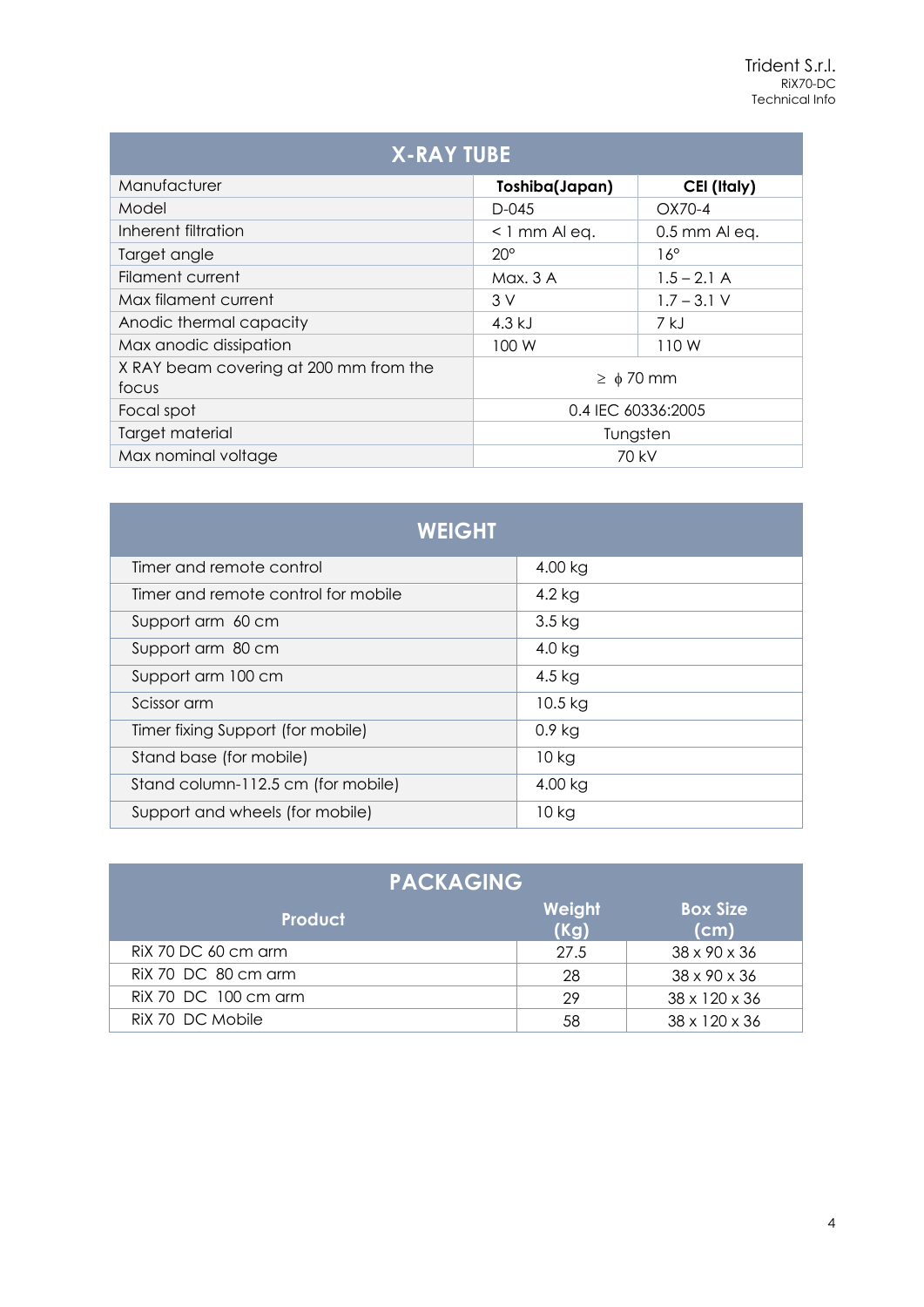

| <b>ENVIRONMENTAL CONDITIONS</b>                      |                                           |  |
|------------------------------------------------------|-------------------------------------------|--|
| Max operative temperature                            | $+10^{\circ}$ to $+40^{\circ}$            |  |
| Operative humidity level                             | Max 80%                                   |  |
| Operative atmospheric pressure                       | 80 to 106 Pa (Max height $\leq$ 2000m lm) |  |
| Temperature range for transporting<br>and storing    | $-20^{\circ}$ to + 70°                    |  |
| Max humidity level for transporting<br>and storing   | $< 95\%$                                  |  |
| Atmospheric pressure for transporting<br>and storing | 70 to 106 Pa                              |  |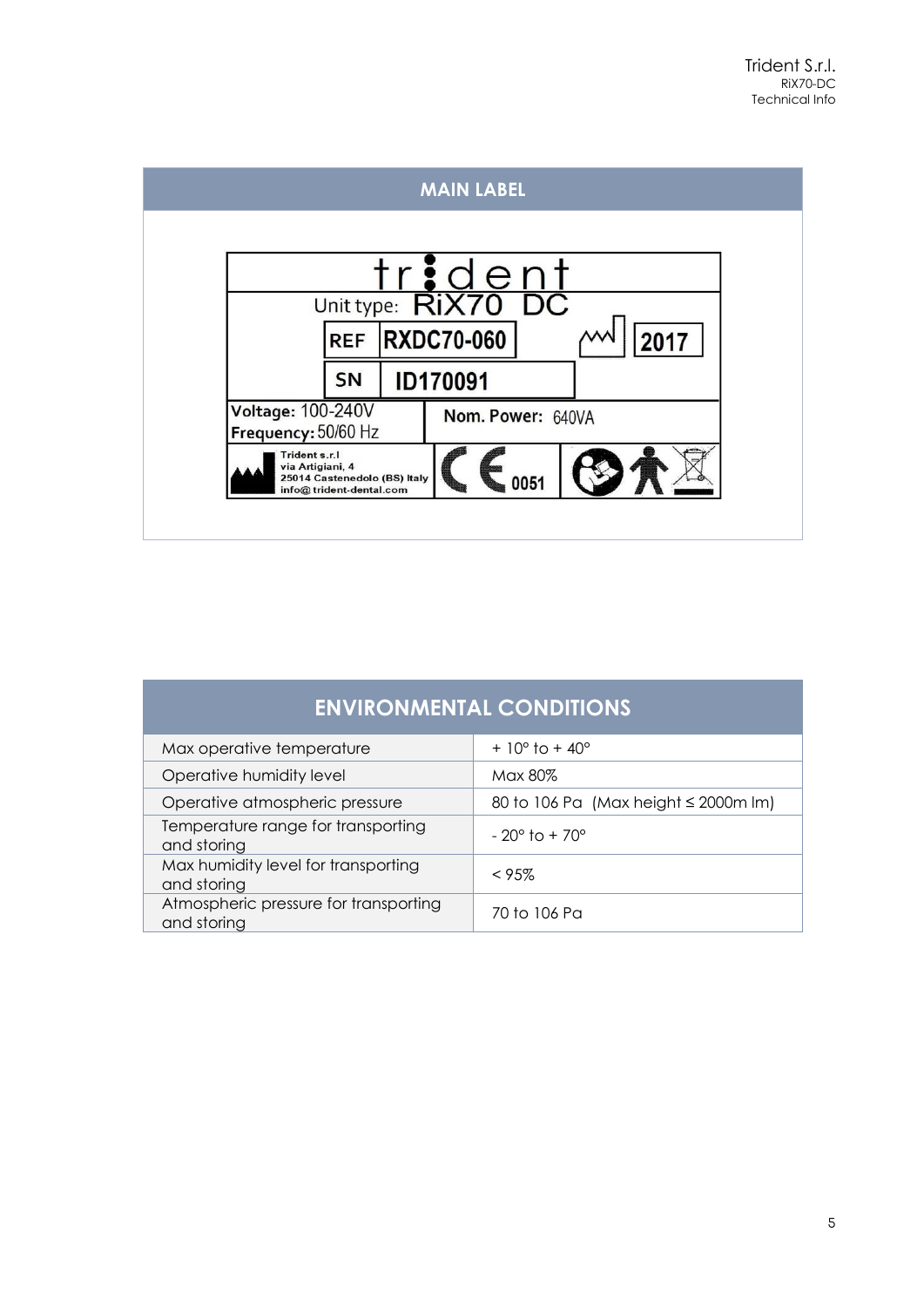## **DIMENSION**

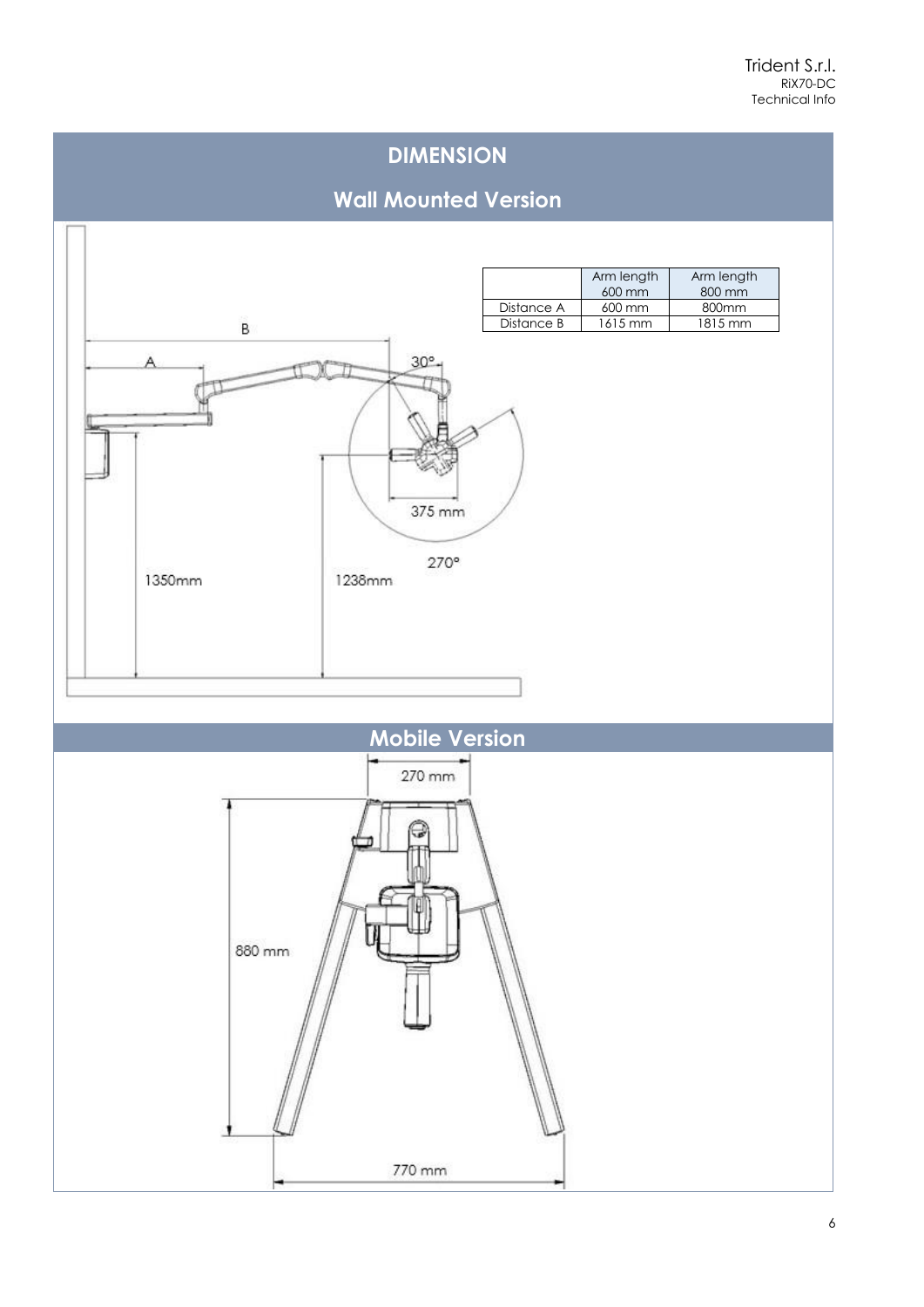Trident S.r.l. RiX70-DC Technical Info

# **Wall Mounted Version**